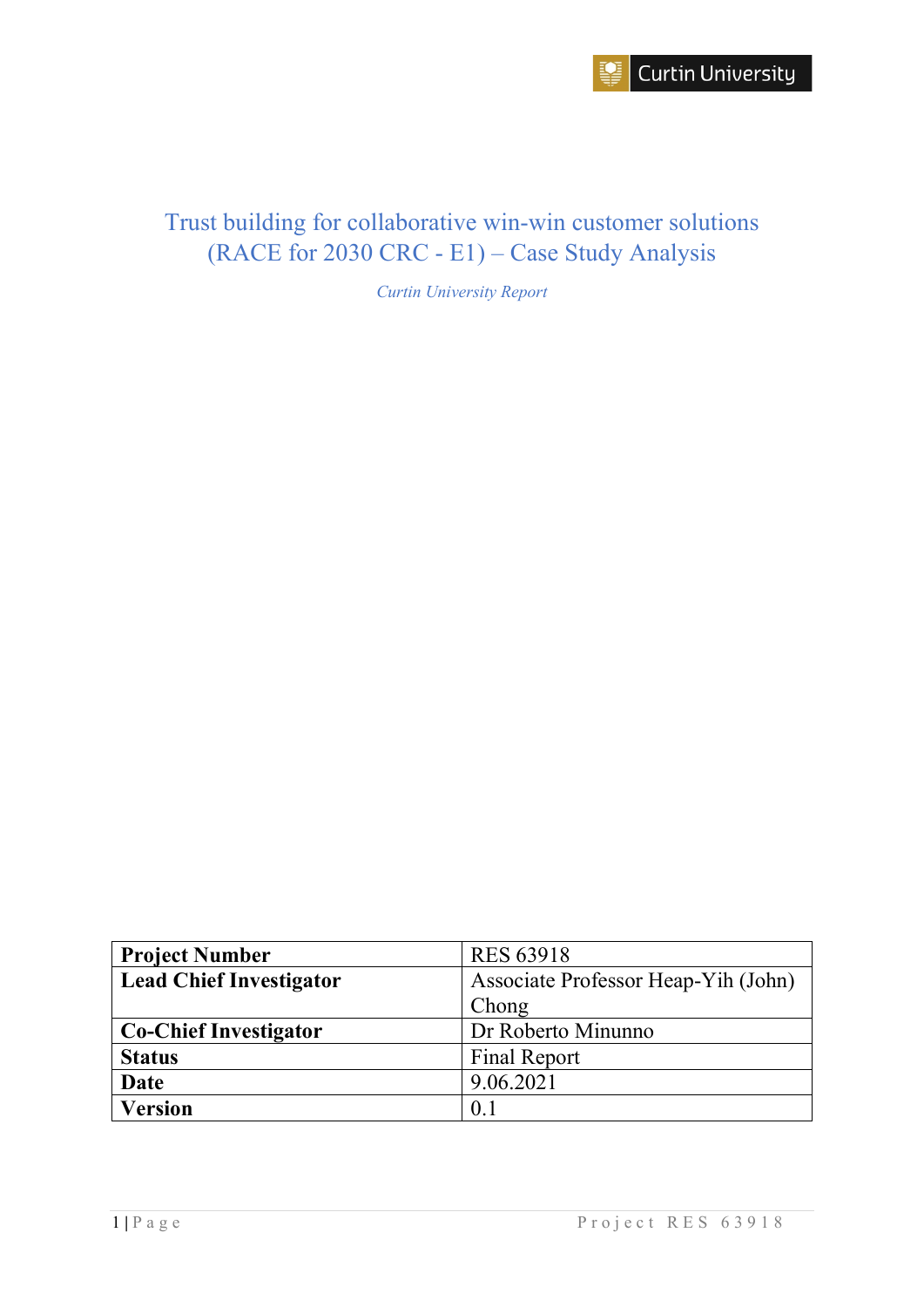# $\left|\frac{1}{2}\right|$  Curtin University

| 1. |      |  |  |  |  |
|----|------|--|--|--|--|
|    | 1.1. |  |  |  |  |
|    | 1.2. |  |  |  |  |
| 2. |      |  |  |  |  |
| 3. |      |  |  |  |  |
|    | 3.1. |  |  |  |  |
|    | 3.2. |  |  |  |  |
|    | 3.3. |  |  |  |  |
|    | 3.4. |  |  |  |  |
|    | 3.5. |  |  |  |  |
|    | 3.6. |  |  |  |  |
| 4. |      |  |  |  |  |
|    | 4.1. |  |  |  |  |
|    | 4.2. |  |  |  |  |
|    | 4.3. |  |  |  |  |
| 5. |      |  |  |  |  |
|    | 5.1. |  |  |  |  |
|    | 5.2. |  |  |  |  |
| 6. |      |  |  |  |  |
| 7. |      |  |  |  |  |
| 8. |      |  |  |  |  |
| 9. |      |  |  |  |  |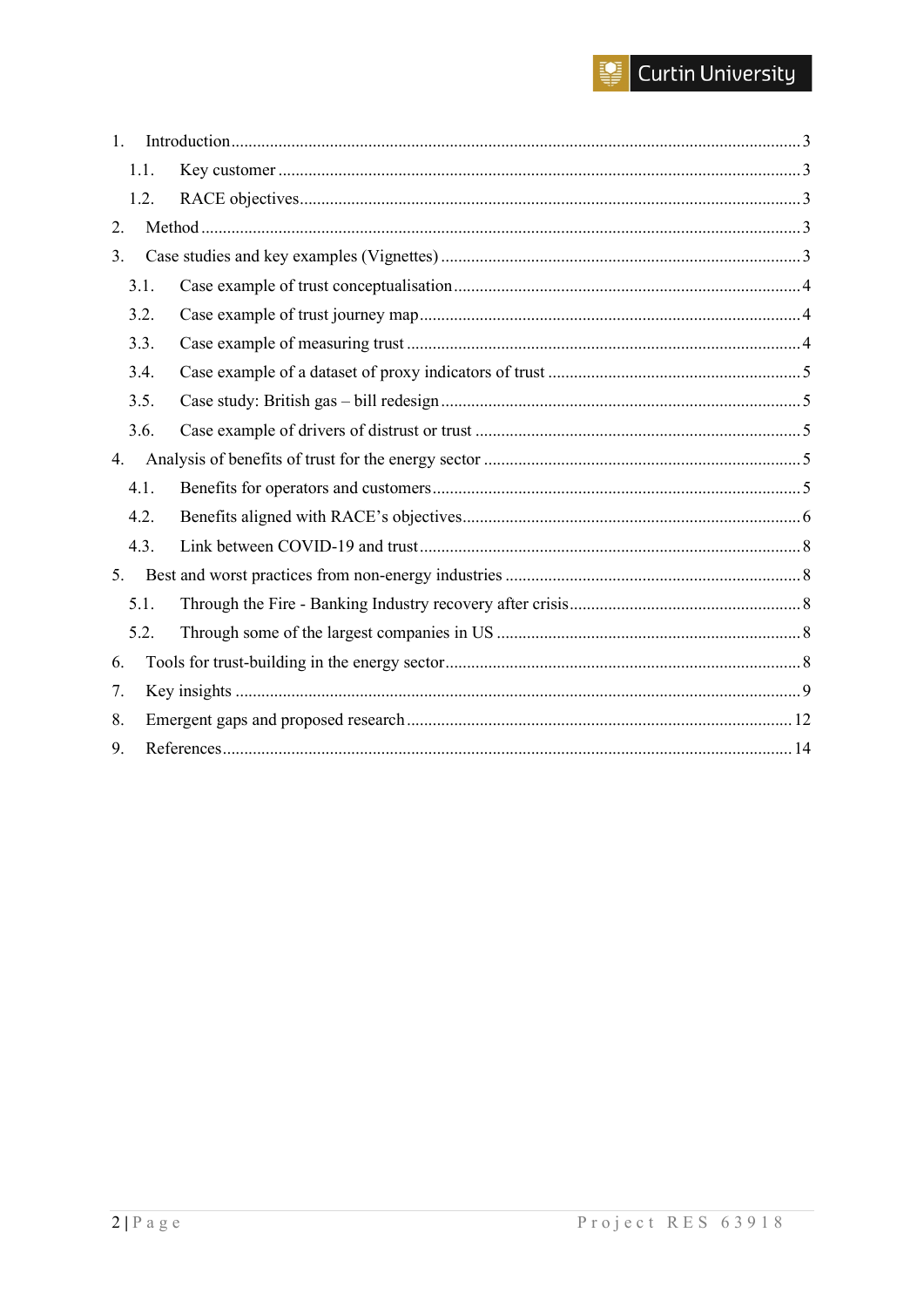#### <span id="page-2-0"></span>1. Introduction

RACEfor2030 Opportunity Assessment E1: Trust building for collaborative win-win customer solutions seeks to explore customer goals and expectations for the energy sector. Furthermore, the Assessment investigates a broad spectrum of benefits of trust for both operators and customers, as well as tools for trust-building. Finally, the Assessment researches key insights, gaps and research opportunities that arise from an analysis of case studies and the literature.

#### <span id="page-2-1"></span>*1.1. Key customer*

The focus of this research is customers' trust in the energy sector. Therefore, it is important to first differentiate between usual customers and those who are willing to adopt something, whether that is new technology, green power, and community energy. These key customers are early adopters, and represent a small portion of customers in some cases they are single digit numbers (i.e., 7% adopt green power versus 20% for non-adopters (Tabi, Hille, & Wüstenhagen, 2014)). Adopters place more trust in science (Tabi et al., 2014), this trust in companies and science could transfer to certain energy propositions such as the need to reduce carbon emissions due to climate change. However, a prominent portion of customer are non-adopters, and this group is difficult to change. To improve the participation, co-design and design led innovation is seen as the best method of engaging customers and better understanding their perspectives. Effective examples of participation, feedback and customer understanding within the energy sector can be seen via several case study examples available on: [https://www.theenergycharter.com.au/shared-learning-platform/.](https://urldefense.com/v3/__https:/www.theenergycharter.com.au/shared-learning-platform/__;!!NVzLfOphnbDXSw!R5xGHsM5xNwS8WbAAhdSzJ90sLUYcUPbbdlw5iybY2znHYaX1cfdGrfxH0LaaH4FTJbUN50$) Finally, social rewards can increase attitudinal participation and loyalty in the energy sector, although it has been proven that monetary rewards are effective mainly in improving the provision of customer feedback (see Gamma, 2016). However, energy needs and engagement with the energy sector changes based on life stage, with those in early adulthood experiencing 'bill shock', or being confused during their first interactions with retailers. Mature consumers compromise comfort to save money, seeking to limit energy usage (Energy Consumers Australia, 2020). Therefore, it is advised that energy operators willing to steer their clientele towards energy peak cut should expect better results when targeting older demographics (Przepiorka and Horne 2020).

#### <span id="page-2-2"></span>*1.2. RACE objectives*

The Opportunity Assessment is aligned with RACEfor2030's objective of supporting operators in the energy sector in delivering secure and affordable energy in the Australian context. Relatedly, RACE's purpose is to promote innovation towards minimising greenhouse gas emissions and improve quality of life for all Australians.

#### <span id="page-2-3"></span>2. Method

A case study method and a literature review were selected to address the focus of the Assessment. The mixed methodology unfolded in three mains steps. First, some case studies mainly in Western Australia (refer to the details in Section 3) were nominated based on their relevance with the project aim and scope. Second, industry reports on the energy sector and security of the electricity market were investigated, particularly for the Finkel's report. This investigation informed an analytical approach employed to evaluate the literature and reports on the selected case studies. Third, some literature and reports were collected from search engines such as Scopus and Google Scholar. The keywords used to search literature and reports were the name of the case study and authors known for working around energy and trust, as well as keywords such as trust, energy operators, energy sector.

# <span id="page-2-4"></span>3. Case studies and key examples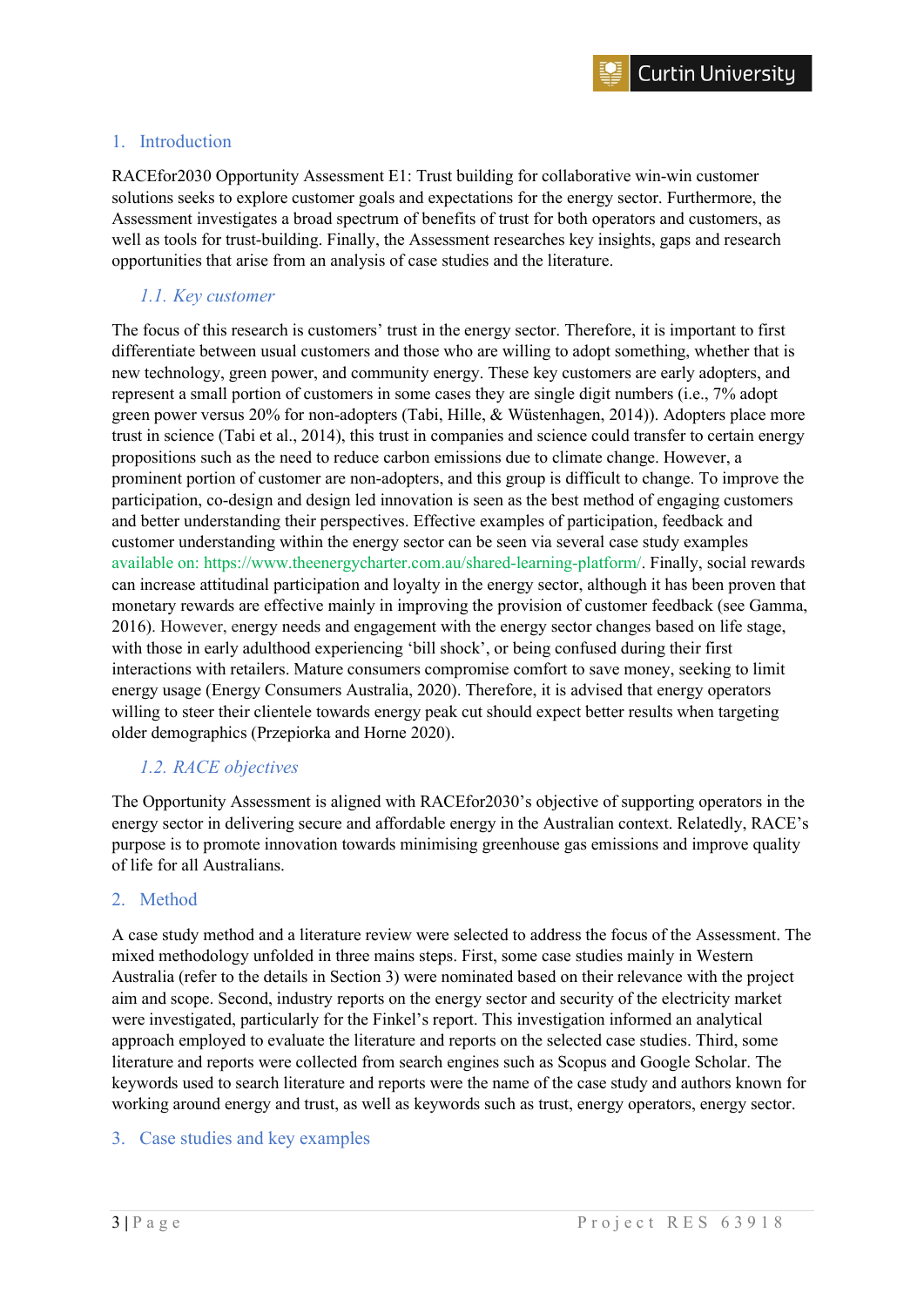Two main case studies were used in this analysis: WGV and ReNEW Nexus. WGV is a precinct in Fremantle, Western Australia, which includes five apartment buildings. Each apartment building was designed as a micro-grid system, as the buildings are completed with solar panels and a communal battery. The dwellers can purchase energy from the centralised battery and would pay less energy if they consume less (Breadsell et al. 2019, Breadsell and Morrison 2020). Therefore, the dwellers can be prosumers in the microgrid. ReNEW Nexus is a virtual power plant in operation in Fremantle, which connects owners of solar panels that can then share their surplus of energy among each other (Hansen et al. 2020).

Across the final report of this assessment, several minor examples were provided. These examples are reported here for reference.

# <span id="page-3-0"></span>*3.1. Case example of trust conceptualisation*

Trust is a belief and a relationship between two parties. From the customer perspective, it is based on an expectation or belief from the perceived value, customer satisfaction and customer loyalty. Customers who trust the brand/business tend to choose the same brand/business in their repeat purchases or services. For example, most of the residents (70%) in the WGV case study chose to live there because of its low-carbon features.

Some customers are more predisposed to trust than others. Particularly, organisations are more likely to be trusted if they demonstrate competence, responsibility, openness and authenticity. On the other hand, the opposite of trust is distrust, which can be demonstrated via customers' lack of confidence and negative expectations.

# <span id="page-3-1"></span>*3.2. Case example of trust journey map*

The customer journey of trust in the energy sector is like a typical life transition after finishing high school with options to travel or continue study, then work full time and have a family and a busy everyday life. In which, consumers are not paying for energy and have minimal awareness and/or engagement at the first stage of the energy journey. Then, the next stage is to think about energy providers and bills suddenly. The increased energy usage for children's comfort was a barrier to energy management. When the time goes by and consumers are wiser to search for options in saving money. Yet, at the end of journey (downsizing/retirement), this stage has less income and consumers are required to reduce the costs as much as possible, for example, only increase the use of energy when family members come to visit or stay (ECA Household Findings, 2019). Overall, this journey shows meaningful messages to different needs of consumers throughout the transitioning periods, which corresponding means/strategies should be developed to cater their needs at the right timing.

# <span id="page-3-2"></span>*3.3. Case example of measuring trust*

A good case example for measuring trust can be referred to the Queensland Household Energy Survey (QHES, 2019) report, which it had captured over 4500 people who participated last year in the tenth year of the survey. The results show Queenslanders are continuing to adopt more energy efficient behaviours, with the biggest shift coming from the technology, not from individually motivated changes. The installation of rooftop solar PV is behind the shift. Below are the four main questions to measure trust and most of Queenslanders agreed with them, i.e., (a) these energy suppliers provide my household with a reliable energy supply, (b) if faced with a problem, I would trust these energy suppliers to do the right thing, (c) these energy suppliers give me a sense of security about my electricity supply, and (d) these energy suppliers are working to make electricity more affordable. Nevertheless, the findings also show that electricity affordability is still a challenge to energy suppliers in Queensland. Electricity bills are also the top household cost concerns among regional Queensland households.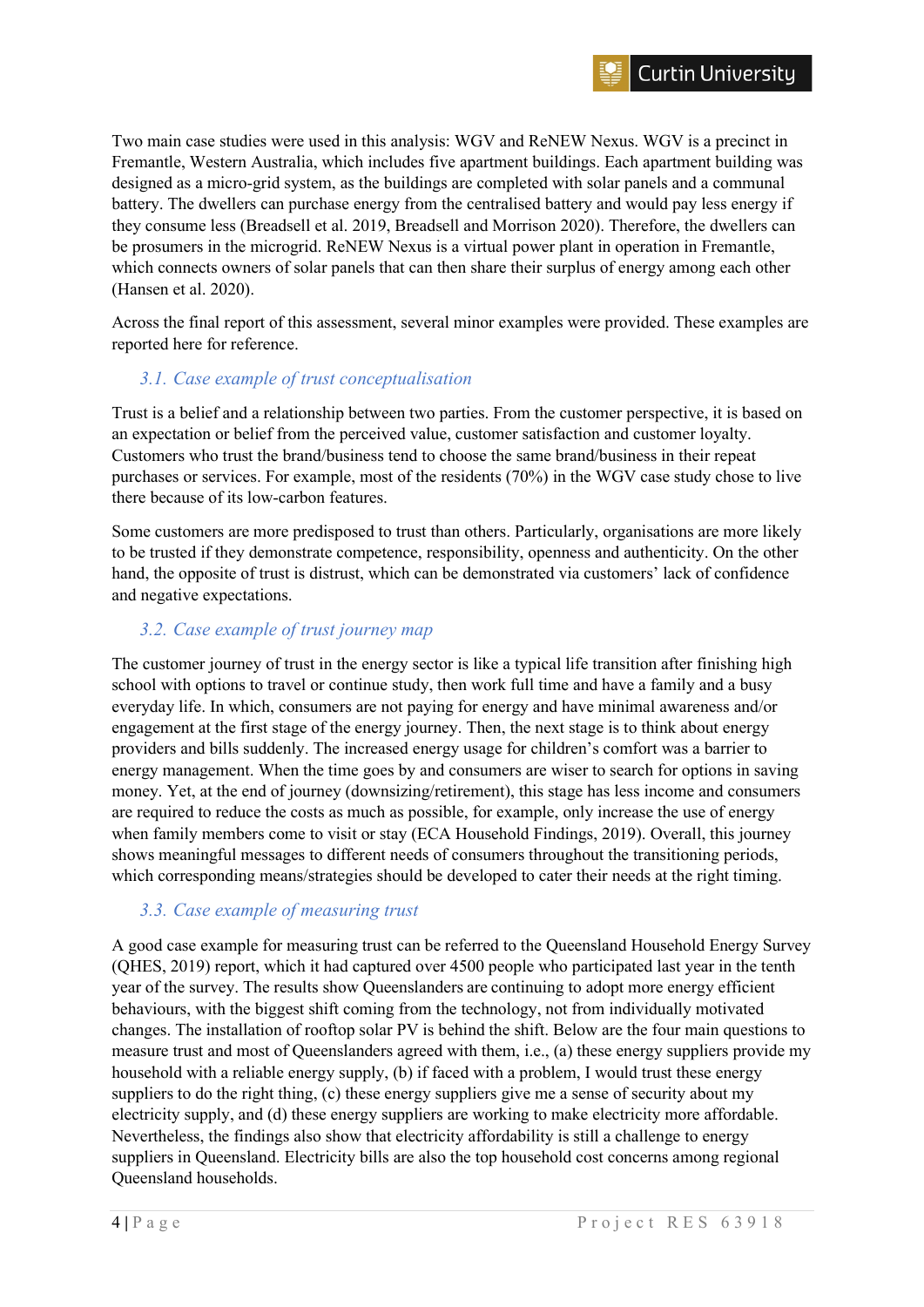# <span id="page-4-0"></span>*3.4. Case example of a dataset of proxy indicators of trust*

The evidence of trust can be referred to ECA's annual measure to the energy industry. This can be tracked from the energy market that is working in their interests, satisfaction with value for money, bill stress levels and so on. Besides, retailers have very limited capacity to influence prices, but people treat them as though they set the prices. This misunderstanding is a source of distrust.

#### <span id="page-4-1"></span>*3.5. Case study: British gas – bill redesign*

British Gas is a good case example for achieving customer expectation and aspiration. The customerfocused approach was to redesign the bill from "demand for money" to a way of "saving money", which made the bill simpler. It put the customers' needs as the heart of this redesign.

As a result, the customers' satisfaction has increased for the new bills as compared to the old bills. Moreover, the query calls have been reduced significantly. The new bills have also cut off unnecessary jargon. Overall, this reform has been well received in the EU and has been recognised as a "Best Practice" in bill design.

#### <span id="page-4-2"></span>*3.6. Case example of drivers of distrust or trust*

According to the Australian Energy Regulator (AER)'s annual State of the Energy Market Report in 2018, only 39 per cent of consumers trust the electricity retail market, while just 25 per cent feel that it works in their interests. The figures suggest that the energy market is now trusted less than telephone, internet, insurance, water and even banking services. The report finds that the record low levels of trust are largely driven by high power prices and a lack of transparency in the market, particularly from the billing perspective. Moreover, numerous instances of poor retailers' conducts are the key contributor to low levels of customer satisfaction and trust in energy retail.

One of the solutions to improve trust in the energy sector can be referred to the Energy Charter, which is a world-first initiative bringing together all parts of the electricity supply chain to provide more affordable and reliable energy to customers. This new charter has five main principles, namely, improving culture to put the customer first; improving energy affordability; improving sustainability; improving the customer experience and providing more support for vulnerable customers.

# <span id="page-4-3"></span>4. Analysis of benefits of trust for the energy sector

# <span id="page-4-4"></span>*4.1. Benefits for operators and customers*

Greenwashing is a common concern among customers, and in the energy sector, brand loyalty can alleviate the lack of trust that greenwashing has caused to energy operators that are willing to invest in green solutions (Guo, R. et al. 2017). In this context, high-trust in the socio-policy and technical systems is needed to support unpopular actions devoted to decrease the environmental impact of the energy sector, such as increased carbon prices (Rafaty 2018).

For operators in the energy sector, improving their clients' trust translates into several benefits. That is mainly a result of fluid relationships with their clients. That is because customers that trust their operators tend to be more relaxed about the complex operations that energy producers and retailers undertake. Also, trust between the energy operators and consumers decreased tensions in transactions and communications. When customers perceive that the technology is understood and is employed is working properly, they experience a tension-free relationship (Ransan-Cooper et al. 2020). Conversely, if the system in place is obscure to the customer or is lagging, customers experience friction with their operators. Finally, a frictionless relationship means that more customers will be driven by customers' satisfaction and word of mouth (Wilkinson et al. 2020).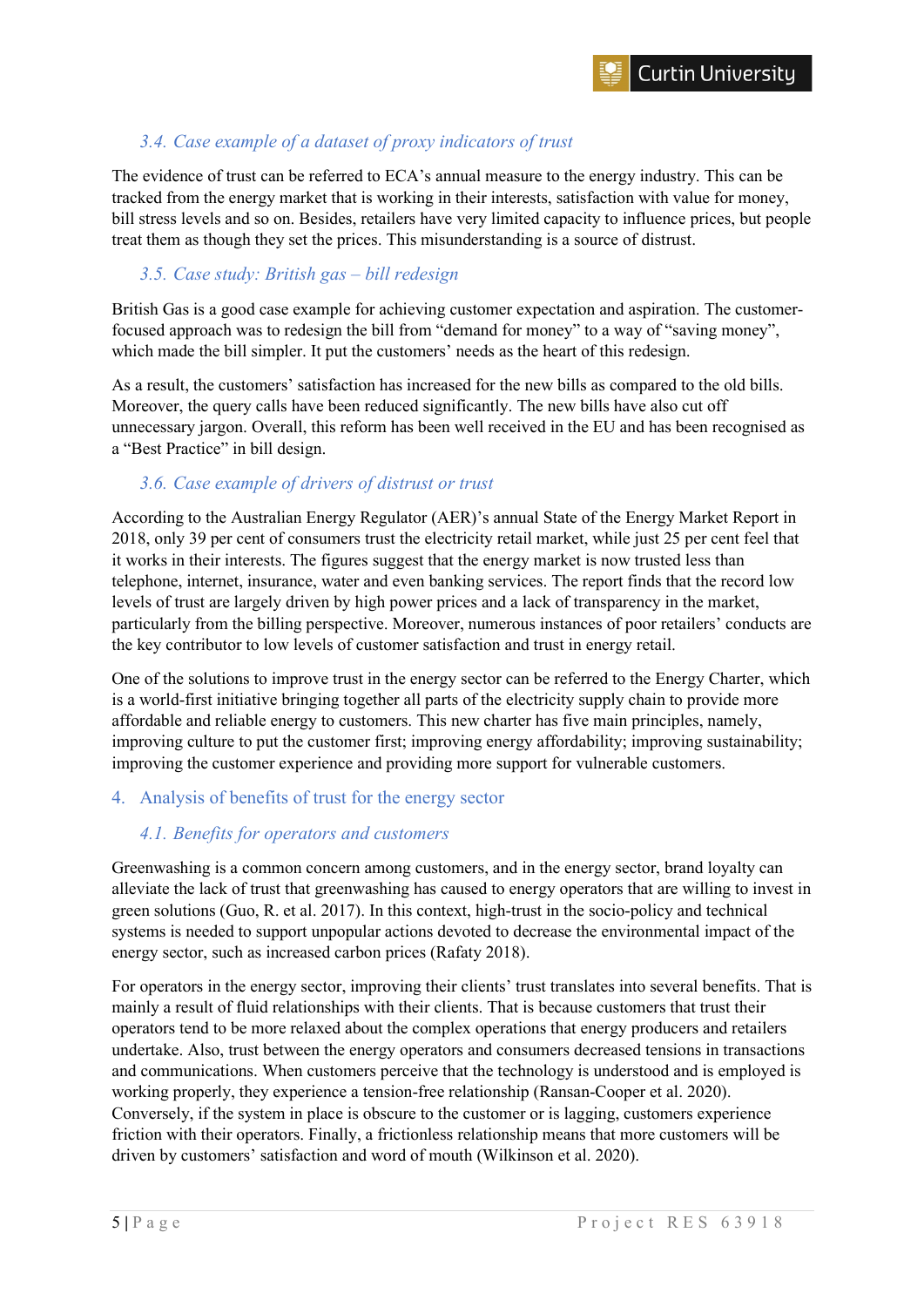When it comes to the economy of trust, it has been proved that the expectation that the provided energy is can deliver cheaper energy can increase the demand in that operator by 25%. This figure is related to the cost of energy only, not its provenance, being renewable or non-renewable resources (Wilkinson et al. 2020). At the same time, trust for the energy operator allows cheaper operations because benefit the client because it decreases the need for substitutes for trust, like legal remedies and close monitoring performance (Jones 2015). Relatedly, trust decreases anxiety and enables customers to feel secure delegating micro-management to the operators (Jones 2015).

Another benefit of trust in the energy operator is the willingness to be part of test and trials. Indeed, customers that trust their energy operator can be involved in trials of emerging technologies and applications (such as smart-meters, or peak management tools), providing a testbed for such technologies (Krishnamurti 2012, Ricci et al. 2010). These customers can help development and implementation of such technologies by providing feedback and concerns (Heiskanen and Matschoss, 2016). Such technologies can be enabled through blockchain, which, if explained well to the customers, further enhances their trust in the energy sector (Monroe J. 2020). Moreover, customers that trust their energy provider are more likely to engage in the development of applications in tandem with the operators. The ability of testing apps and management strategies is key for innovators in the energy sector (Heiskanen, Matschoss 2016). One noticeable technology that is largely missing in some energy contextes is the smart meter, which helps consumers and operators to increase transparency and operate the grid more efficiently. On the flip side, customers need to perceive the expertise of their operators. Otherwise, when individuals are not knowledgeable enough to make informed decisions, trust towards their energy operator decreases the perceived risk in, for example, grid stability and energy supplier reliability (Moyer and Song 2017).

# <span id="page-5-0"></span>*4.2. Benefits aligned with RACE's objectives*

Trust in the energy sector is beneficial towards RACE's objective analysed in Section 1.2. Conversely, distrust impacts willingness to participate in new energy innovations such as load control, with marketing communications or a 'trust-restoring message' needed to improve perceptions and willingness to participate in new energy programs (Stenner, 2017). It results that, once trusted, energy retailers have the faculty to influence their customers' behaviour. An example was recorded in Finkel's report (see Finkel et al. 2017, case study in box 6.2), in which the NSW retailer Mojo planned a strategy to limit the energy consumption during the most critical peak-hours (4-6 PM). In that period, the entire electricity grid was at risk of rolling blackout, due to the energy drainage attributed to air conditioning. Therefore Mojo, a company trusted by their clients, could persuade them to reduce their energy consumption during peak-hours for a small economic incentive (between AU\$25 and AU\$140). Figure 1 highlights the dramatic effect that this initiative had on the profile of the energy consumption for the tested day.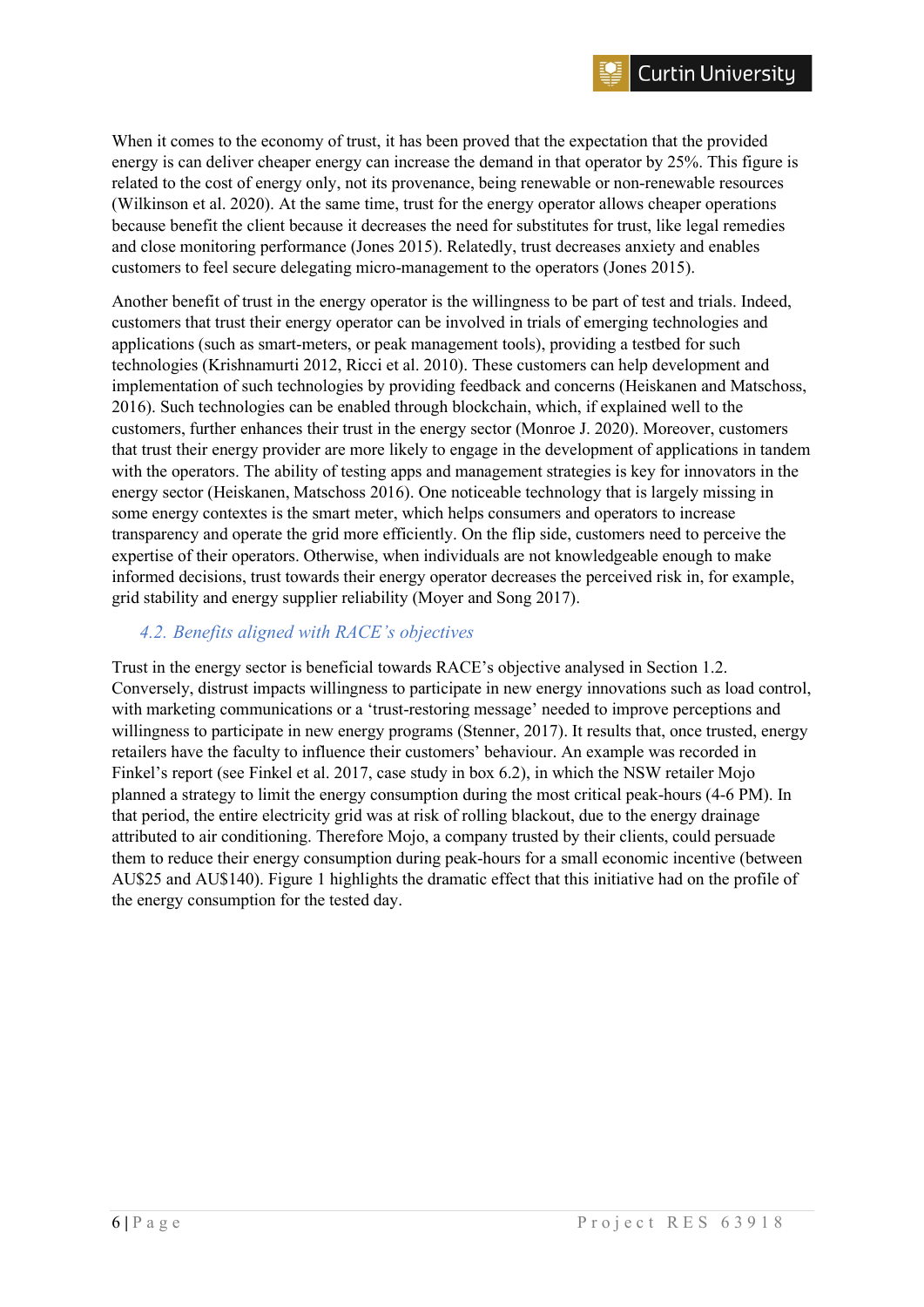



*Figure 1 – Profile of the energy consumption (Net Grid Demand) during the tested day and peak-hour. Source: (Finkel et al. 2017)*

Similarly, customers with smart-meters and the ability to read real-time data on their energy consumption, and those who also trust the energy operator, have shown that they are willing to compromise their comfort by decreasing their consumption during peak-hour by up to 38% (Shann et al. 2017). These technologies should be explained to the community through workshops. When implementing strategies and technologies towards renewable energy, energy operators are advised to run workshops to inform the community on the details and amounts of energy generated from solar PVs and on consequential cut of carbon emissions. Additionally, the operators must make clear the economic benefit to consumers that results from the adoption of solar energy to avoid confusion among the customers. In the RENeW Nexus trial it resulted that, although it was clear that using solar energy would have been beneficial for the environment, customers remained unsure about their personal economic benefit (Hansen et al. 2020).

Expectation in certain market sectors, such as the energy and low-carbon living, and trust in these sectors enable to generate more demand and interest from the community. It has been observed that 70% of the residents at WGV chose to live there because of its low-carbon features (Breadsell et al. 2019). Trust in the energy sector and its operation can, ultimately, lead to a shift in consumer behaviour. Such shift has been observed in the WGV case study where the users, aware of the environmental benefits of living in a precinct which fosters shared solar energy (Breadsell et al. 2019, Breadsell and Morrison 2020). Residents in the WGV precinct (which features solar panels in each dwelling) shifted their practices around clothes washing and drying, preferring to run these machines during the day. As a result, trusting the energy providers and their reliability when it comes to lowcarbon practices influences customers to make eco-friendly decisions (Breadsell and Morrison 2020).

In the niche but fast evolving market of peer-to-peer energy sharing, a lesson learnt from the WGV and RENeW Nexus case studies is that users should be maintained informed of the complex energy sharing system. Energy distributors and retailers should, therefore, organize workshops and educational material for the community, to ensure that the final users understand how the system works and are therefore in charge of it. To corroborate this concept, is has been observed that users, once empowered with a complete understanding of the technology they were entitled to use, decided to manually change the distribution of their energy within their peers (Loveday et al. 2021).

It results that, improved trust in the energy sector allows (aligned with RACE objectives):

To test new strategies to decrease peak hour consumption, and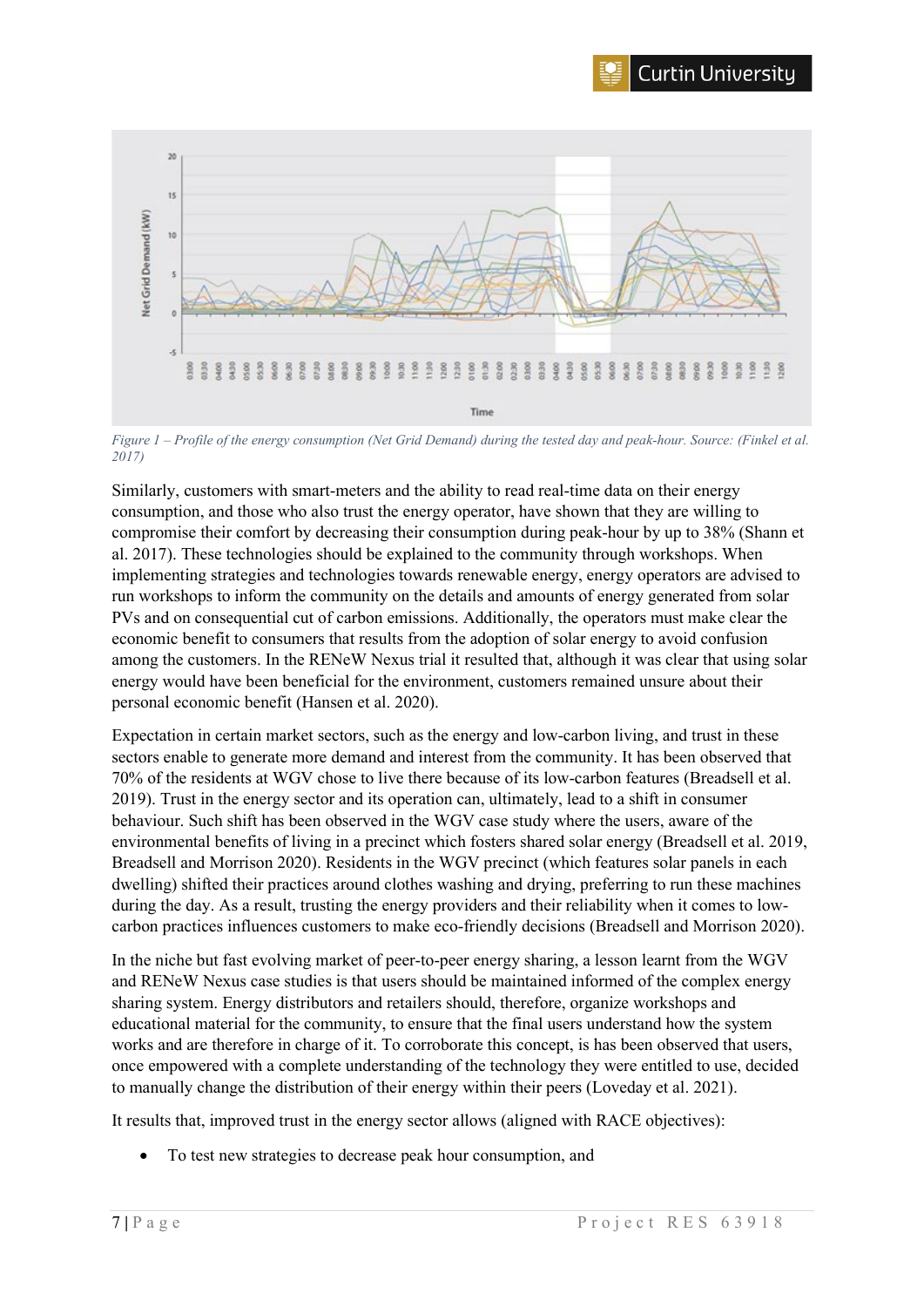• To transform users' behaviour towards a more sustainable one, albeit fostered by economic incentives.

#### <span id="page-7-0"></span>*4.3. Link between COVID-19 and trust*

COVID-19 and a state of emergency affect the relationship between customer and energy operators. That is mainly because of economic concerns. It has been observed that a third of households and half of small businesses are concerned about their ability to pay for electricity bills, as their economies are endangered during the pandemic. In this context, 64% consumers are unsure whether they received sufficient information from their energy providers on how to decrease their consumption and bills (Energy Consumer Sentiment Survey December 2020).

#### <span id="page-7-1"></span>5. Best and worst practices from non-energy industries

Some examples from the banking industry and other large businesses can provide insights on best and worst practices from industries operating in sectors unrelated to the energy sector.

# <span id="page-7-2"></span>*5.1. Through the Fire - Banking Industry recovery after crisis*

If we examine the banking industry in Australia during and immediately after the 'Royal Commission into Misconduct in the Banking, Superannuation and Financial Services Industry' we can see evidence of damaged SLO. If an entity needs to repair its SLO, it is likely that the entity has failed to meet stakeholder expectations, and/or it has not been responsive to changing societal norms (Hurst, Johnston and Lane, 2020). For example, Commonwealth Bank of Australia's (CBA) broker relations and accreditation process was found to have conflicts of interest where brokers were not seen as acting in the best interest of borrowers (Commonwealth of Australia, 2018). CBA's chief executive Ian Narew was quoted as saying that the "the use of loan size linked with upfront and trailing commissions for third parties can lead to poor customer outcomes" (The Australian, 2018). This breakdown in SLO occurred for multiple banks as revelations of misconduct were aired in the royal commission's public hearings. Since this crisis, the banking sector has managed to recover its SLO through a variety of repair tactics. "Communication and engagement are crucial factors in determining the outcome of any repair strategies, where the entity needs to 'walk the talk', and thus show, tell, and deliver" (Hurst, Johnston and Lane, 2020, p. 6). For instance, CBA focused on delivering a more consumer-oriented value proposition. They now offer consumer-adapted investment learning programs, Bill Sense which predicts bill size giving consumers more control, Green Loan which helps eligible customers switch to solar and make their homes more energy efficient (CommBank, 2021)."

# <span id="page-7-3"></span>*5.2. Through some of the largest companies in US*

The companies who built their business model exclusively on customer-centric focus such as Amazon, Apple, Zappos, Netflix, and USAA, have set the benchmarks for markets across all trade sectors. Key to this business model is personalized and world-class service that allows them to take control over their bills, usage, and new programs to reduce energy usage and costs. Furthermore, safety and reliability in energy provision have been considered basics from the customers' point of view. A customer-centric mindset is the core element to drive a deeper and richer customer experience. Customers now are more critical about reduced energy usage and costs and want highly functional, easy-to-use digital platforms to interact with (Bansal, Burden, & Swartout, 2020). Although some US energy providers have invested in enhanced customer experience, they still are not par with these companies when comparing with the overall customer satisfaction and ease of use via enhanced digital customer experience.

#### <span id="page-7-4"></span>6. Tools for trust-building in the energy sector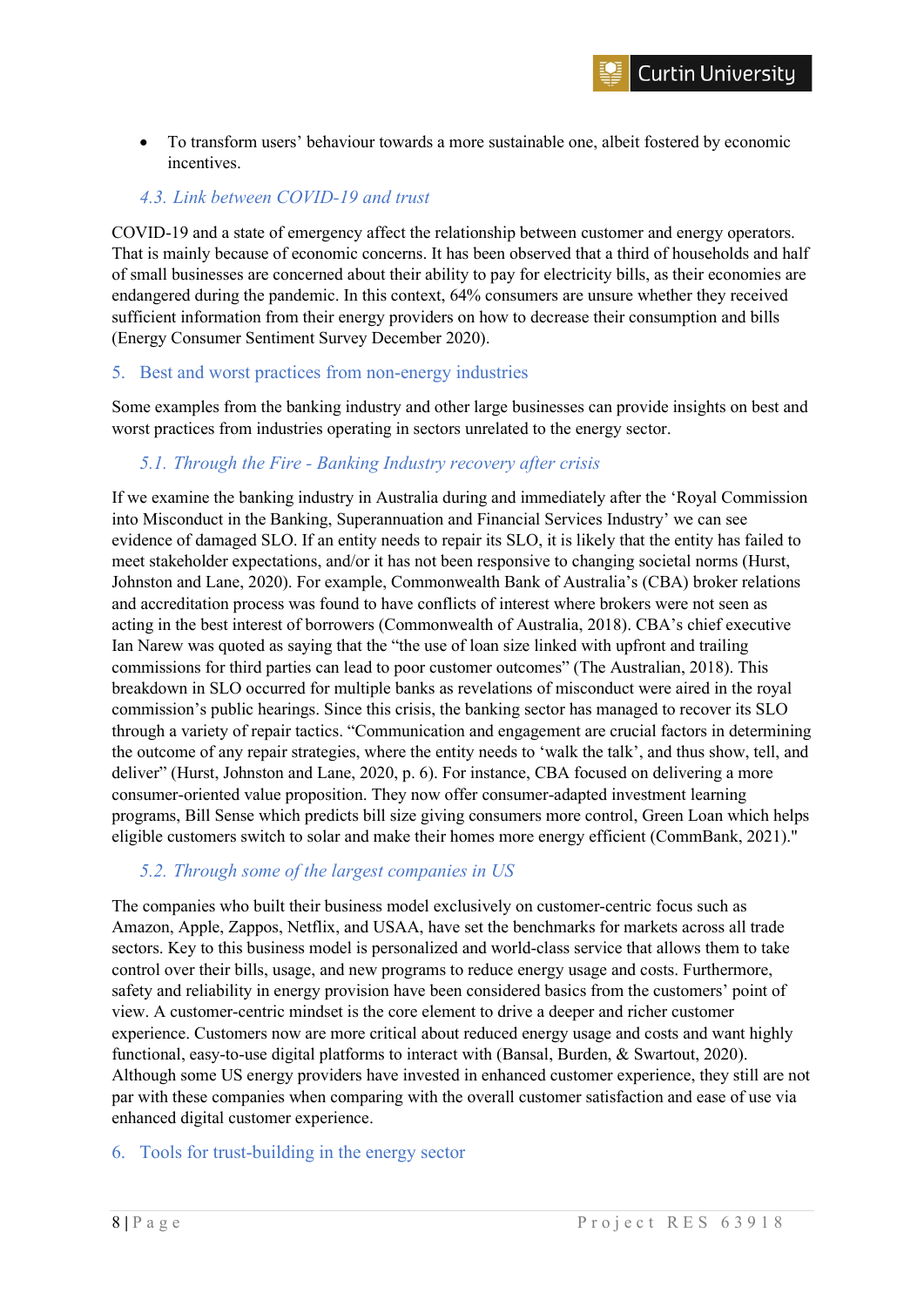Customers are seeking digital empathy, transparency, and a bidirectional information flow, ensuring that the customer experience is personalised and provides greater added value than just receiving energy (Pinar et al., 2017).

According to National Electricity Market (NEM), getting back to basics in terms of increased security, future reliability, rewarding consumers, and lower emissions could influence building trust as they are the pillars of (a) orderly transition, (b) better system planning and (c) stronger governance (Finkel et al, 2017). Although governments have made commitments to strengthen these pillars via several objectives such as lower emissions future, the pathway is not so clear on how to get there. For example, although consumers have been long acknowledged as at the heart of the transition, not much attention has been paid to how we can best reward consumers for demand management and the power they generate through Distributed Energy Resources (DER). Finkel et al, (2017) further assert that how trust could be rebuilt using DER combined with improved energy efficiency toward reduced electricity bills (Wilkinson et al. 2020).

To build trust in the energy sector, consumers are seeking clarity and transparency from energy retailers. Two typical answers of surveyed Australians quoted (Energy Consumers Australia, 2020):

- "If energy companies were a little more open and transparent with the people it would be easier to make a decision on who I'm going to use for power to save more money. Energy companies are making it harder for people to make a decision" – 62, Mature, South Australia
- "Retailers need to make sure they are honest and upfront. They need to be transparent with prices and stop bullsh\*\*ting people. The Telco's have had to be more transparent, and it has made for a better Telco experience for everyone. Energy providers need to follow suit so that people can compare apples with apples." - 31, Early Adulthood, NSW

In these directions, data analysis and monitoring can build trust in the energy provider, and similarly, poor monitoring and data processing might create a lack of confidence, thereby endangering trust between customer and retailer. Participants in the RENeW Nexus case study, for example, were able to monitor their energy consumption and generation. This feature of the case study increased trust in the system. However, the technical system and data analysis were not working as the customer expected, resulting in a conflict with the energy operator (Hansen et al. 2020). Data must be displayed in a comprehensive and user-friendly manner, as customers might have distrust towards computer interfaces, when data is hard to understand (Pink et al 2018). Moreover, energy related information should be displayed using simple tables to facilitate the reading. Unsurprisingly, customers with lower energy literacy would understand the provided information less (Canfield et al. 2017). Therefore, allowing consumers to visualize their data on energy consumption and production might improve their trust in the provider (and overall energy system, in the case of an off-grid system). It results that a useful tool to increase trust is data visualization. Such a tool must be handled carefully, as it can backfire when it fails, generating concerns on private information leakage and overall unreliability and usefulness. Aligned with these notions, the Green Button initiative developed in the US provides a service to electricity users helping them to visualize their electricity consumption (Finkel et al. 2017).

When implementing renewable energy strategies and technologies, operators should inform their customers and provide them with environmental/economic saving. Such duality of information is a useful tool to build trust (Hansen et al. 2020).

# <span id="page-8-0"></span>7. Key insights

Some key insights can be drawn from the summarised benefits of trust (Table 1).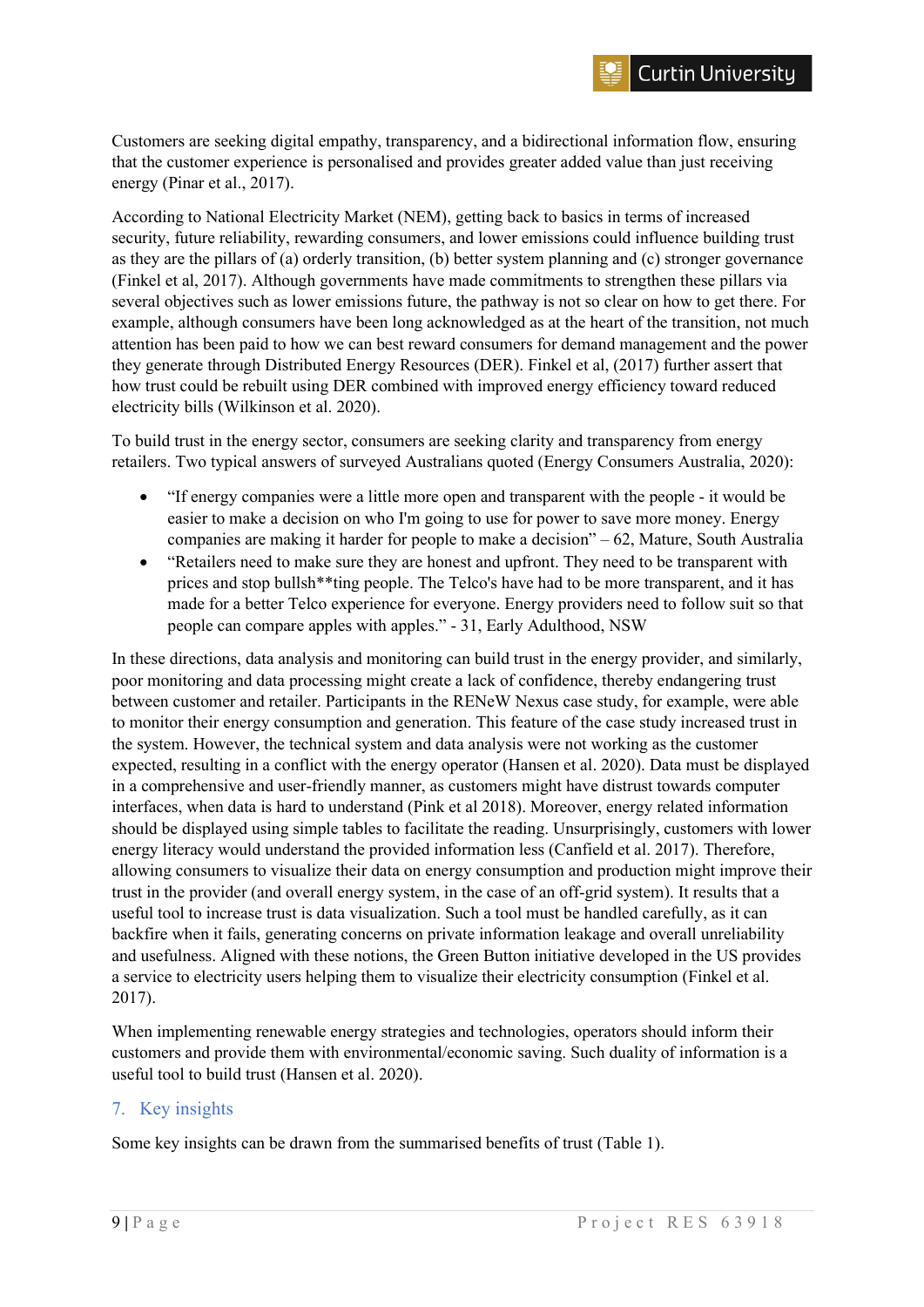

| Author/source                                                                             | <b>Stakeholder</b>                        | <b>Benefit of trust</b>                                                                                                                                                                          | Case<br>studies             | Customer value<br>type - social benefit,<br>functional benefit,<br>altruistic benefit or<br>emotional benefit? |
|-------------------------------------------------------------------------------------------|-------------------------------------------|--------------------------------------------------------------------------------------------------------------------------------------------------------------------------------------------------|-----------------------------|----------------------------------------------------------------------------------------------------------------|
| Wilkinson, S.,<br>Hojckova, K.,<br>Eon, C.,<br>Morrison, G. M.,<br>& Sandén, B.<br>(2020) | Residential,<br>community and<br>retailer | Increase the demand (new customers) by<br>25%, benefit for the retailer                                                                                                                          | <b>RENeW</b><br>Nexus       | Functional benefit                                                                                             |
| Breadsell, J. K.,<br>Byrne, J. J., &<br>Morrison, G. M.<br>(2019)                         | Residential,<br>community                 | 70% of the residents at WGV chose to live<br>there because of its low-carbon features                                                                                                            | <b>WGV</b>                  | Environmental<br>benefit                                                                                       |
| Breadsell, J. K.,<br>& Morrison, G.<br>M. (2020).                                         | Residential,<br>community and<br>retailer | Trusting the energy operators enables a<br>shift towards low-carbon practices,<br>influencing customers to make eco-friendly<br>decisions.                                                       | <b>WGV</b>                  | Environmental<br>benefit                                                                                       |
| Hansen, P.,<br>Morrison, G. M.,<br>Zaman, A., &<br>Liu, X. (2020)                         | Residential,<br>community,<br>educators   | Trust in educators and operators decreases<br>customers' doubt when it comes to their<br>personal economic benefit.                                                                              | <b>RENeW</b><br>Nexus       | Emotional                                                                                                      |
| Ransan-Cooper,<br>H., Lovell, H.,<br>Watson, P.,<br>Harwood, A., &<br>Hann, V. (2020)     | Residential                               | Decentralised energy generation and<br>storage allows consumers to become<br>prosumers. Trust enables the customers to<br>feel positive emotions in response to these<br>innovative technologie. | Trial on<br>Bruny<br>Island | Social, functional<br>and environmental<br>benefits                                                            |
| Finkel, A.,<br>Moses, K.,<br>Munro, C.,<br>Effeney, T., &<br>O'Kane, M.<br>(2017)         | Policymaker,<br>generator                 | Trust could be built using distributed<br>energy resources combined with improved<br>energy efficiency toward reduced electricity<br>bills.                                                      | N/A                         | Functional benefits                                                                                            |
| Joshi, G.Y.,<br>Sheorey, P. A., &<br>Gandhi, A. V.<br>(2019)                              | Consumers                                 | Low awareness and insufficient knowledge<br>impact energy efficient investments                                                                                                                  | N/A                         | Functional                                                                                                     |
| Strengers, Y.,<br>Nicholls, L.,<br>Glover, A.,<br>Arcari, P., &<br>Martin, R. (2019)      | Consumers                                 | Collaboration between energy operators and<br>other entities might help to build trust in the<br>operator.                                                                                       | N/A                         | Social and<br>functional benefits                                                                              |
| Energy<br>Consumer<br>Sentiment Survey                                                    | Residential,<br>community                 | In comparison to younger<br>$\bullet$<br>consumers, older consumers can<br>be steered towards more                                                                                               | N/A                         | Emotional                                                                                                      |

#### *Table 1 - Benefits of trust: a customer value approach*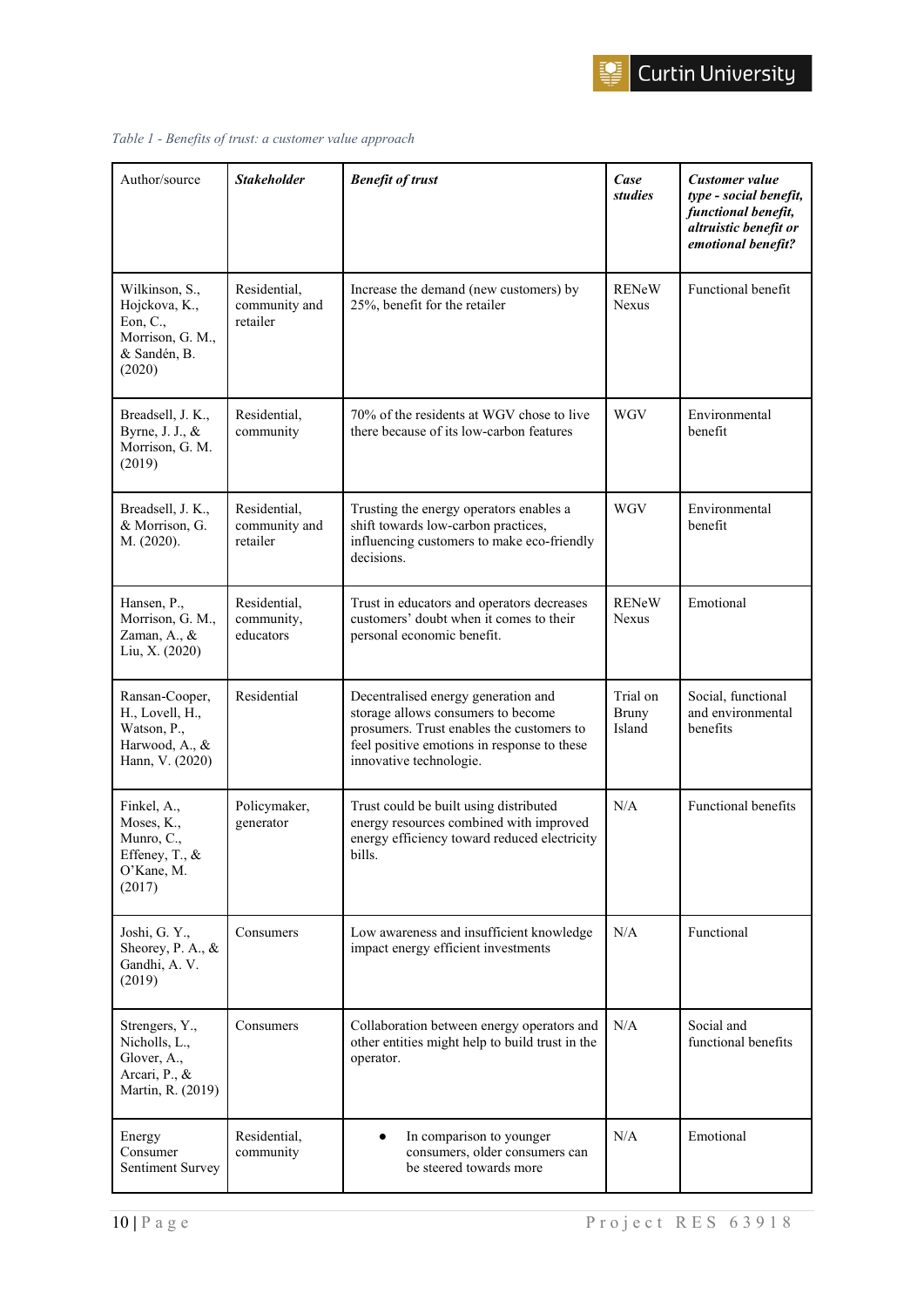

| (2020)                                                                                                                                      |                                   | sustainable trends, when they<br>trust the energy operator.<br>During a state of emergency such<br>$\bullet$<br>as the COVID-19 pandemic, trust<br>can be enhanced by helping<br>consumers to save in energy bills                                                                                            |                             | Emotional                |
|---------------------------------------------------------------------------------------------------------------------------------------------|-----------------------------------|---------------------------------------------------------------------------------------------------------------------------------------------------------------------------------------------------------------------------------------------------------------------------------------------------------------|-----------------------------|--------------------------|
| Stenner, K.,<br>Frederiks, E. R.,<br>Hobman, E. V.,<br>& Cook, S.<br>(2017)                                                                 | Residential,<br>retailer, network | To successfully deliver messages to<br>consumers on improved management<br>solutions (e.g., direct load control), the<br>operator must be trusted.                                                                                                                                                            | N/A                         | Functional               |
| Tabi, A., Hille, S.<br>$L_{\cdot}$ , &<br>Wüstenhagen, R.<br>(2014)                                                                         | Consumers                         | Trust in science and its applications in the<br>energy sector helps towards adopting<br>carbon emissions saving technologies                                                                                                                                                                                  | N/A                         | Altruitistic             |
| New, P. (2017)                                                                                                                              | Consumers                         | The language spoken in the energy sector is<br>unappealing to customers, and to improve<br>customers' trust, it needs to be switched<br>towards a relationship terminology.                                                                                                                                   | N/A                         | Social benefit           |
| Pinar, H., Santos,<br>R., Madrid, I.,<br>Velasco, C.,<br>Conde, J.,<br>Barrantes, M. E.,<br>Fernandez, J., &<br>Roman,<br>aCarolina. (2017) | Consumers and<br>retailer         | Consumers seek information in forums or<br>social networks instead of contacting their<br>energy retailer. This might highlight a lack<br>of communication with the energy<br>operators, a lack of trust and a need for<br>digital empathy                                                                    | N/A                         | Social benefit           |
| Ndebele, T.,<br>Marsh, D., &<br>Scarpa, R. (2019)                                                                                           | Consumers and<br>retailer         | Rewards programs, local ownership of<br>suppliers, and length of call waiting times<br>are factors that, beyond price, influence<br>customers' choice or energy retailer                                                                                                                                      | N/A                         | Functional benefit       |
| Guo, R., Tao, L.,<br>Li, C. B., &<br>Wang, T. (2017)                                                                                        | Consumers and<br>retailer         | Trust can alleviate the negative effect of<br>greenwashing on trustworthy brands.                                                                                                                                                                                                                             | Chinese<br>energy<br>market | Functional benefit       |
| Moyer, R. M., &<br>Song, G. (2019)                                                                                                          | Customers                         | When individuals are not knowledgeable<br>enough to make informed decisions, trust<br>towards their energy operator decreases the<br>perceived risk in, for example, grid stability<br>and energy supplier reliability.                                                                                       | N/A                         | <b>Emotional benefit</b> |
| Lwin, M. O.,<br>Wirtz, $J_{\cdot}$ , $\&$<br>Stanaland, A. J.<br>S. (2016)                                                                  | Customers                         | Privacy is one of clients' most valuable<br>assets, and when privacy is at stakes, the<br>clients will take extra measures to protect it<br>- even when they trust the operators.<br>However, trust can facilitate relationships<br>with clients, when privacy and sensitive<br>information are not involved. | N/A                         | Social benefit           |

• Trust enables a more efficient, smoother and more pleasant relationship with the energy operators.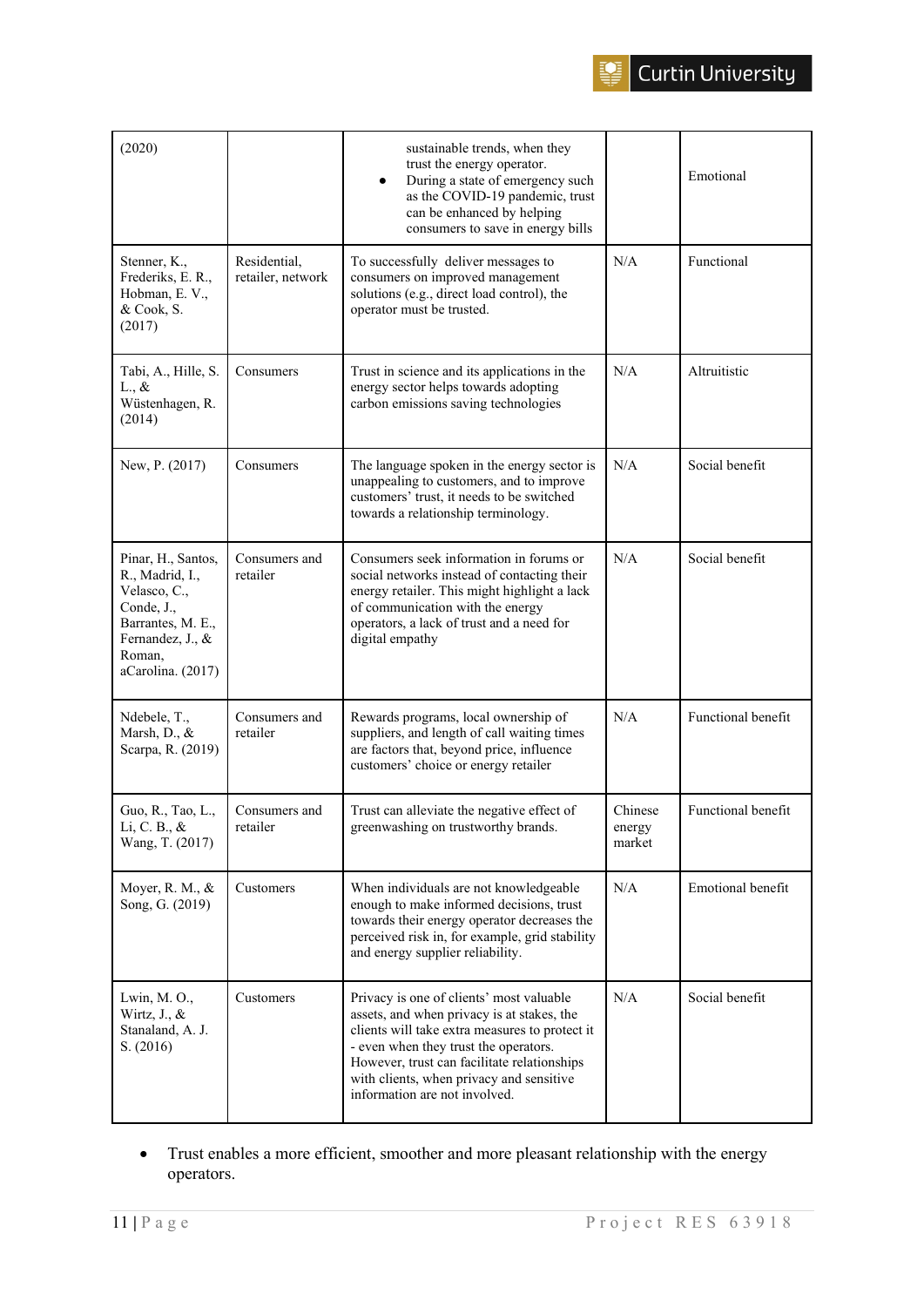- Trust can be used to test new technologies, apps and devices in the energy sector. Such feature is key when it comes to implement ground-breaking management (e.g., micro-grids), missing products (e.g., smart-meters), or strategies such as reduction of peak load.
- To keep up these trusted relationships, the energy operators should maintain the customers informed on needs, methods, outcomes and environmental benefits.
- Trusting the energy operators enables a shift towards low-carbon practices, influencing customers to make eco-friendly decisions.
- Indeed, customers that are especially aware of environmental issues, tend to trust their operators when they take action on climate change, however they also tend to demand a decreased cost of energy when renewable energy is employed. As a result, customers might be puzzled to discover that, in some instances, employing renewable energy does not translate into reduced costs.
- Therefore, educators are trusted to decrease customers' doubt when it comes to their personal economic benefit.
- In summary, trust can enhance customer satisfaction, value or feelings through:
	- o Promoting new, user friendly technologies
	- o Tackling climate change
	- o Reward programs
	- o Education on sustainable living

# <span id="page-11-0"></span>8. Emergent gaps and proposed research

In conclusion, three main research gaps can be identified on the benefit of trust for the energy sector:

- The present literature review did not identify studies that correlate large groups of customers divided in their segments and related interest on environmentally friendly practices.
	- o Proposed research. Vertical studies on a wide sample of population to characterise how customers of different ages, social background and education level react when asked to embrace more environmentally friendly practices.
	- o Contribution. Such study could provide strategies that could be formulated ad-hoc for different customer segments.
- Although case studies were analysed in this literature review, and they provided useful overview that addressed the questions of this OA, these case studies are still limited in size and tested technology. That is largely because case studies require practical and empirical test-beds, in which cutting-edge technology is tested in settings similar to living laboratories. Further, the inhabitants of the analysed case studies might be biased towards sustainable living and environmentally friendly practices. More comprehensive studies are required, where unbiased customers are prepared to share sensitive data regarding their home practices.
	- o Proposed research. Empirical studies in which innovative technology is embedded in daily life of customers (either consumers or prosumers), recording their habits, their inclinations, and the way they interface with the technology studied. The number of customers should be large enough to create substantial statistics.
	- o Contribution. This study can help energy operators to refine the proposed technology before it is launched into the market.
- There are some minor studies on the benefit of trust for the energy sector, however, they tend to be limited to the residential sector rather than the commercial sector. That might be due to the heterogeneity of the commercial sector, which adds complexity to the research boundary.
	- o Proposed research. Surveys on how customers perceive their relationship with the energy operators, including gas and electricity. This research could employ surveys

**Curtin University**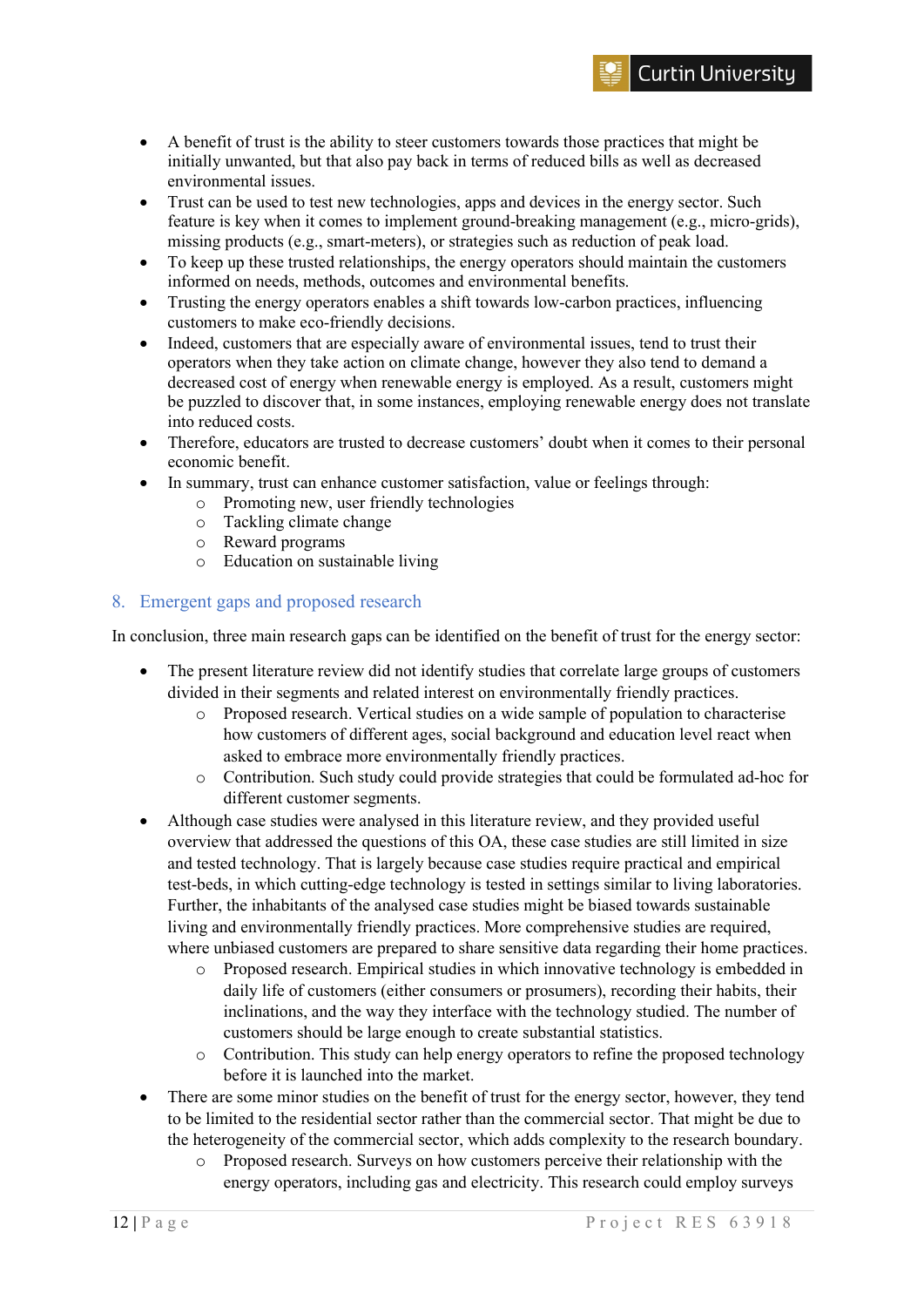and semi-structured interviews, and distinguish between different commercial venues, such as small and medium enterprises.

o Contribution. Such study would create valuable knowledge on how energy operators are seen by commercial customers. This result could help policy makers and energy operators create strategies and further roadmaps specifically for small and medium enterprises, improving the trust that these have for energy operators and investigate related benefits.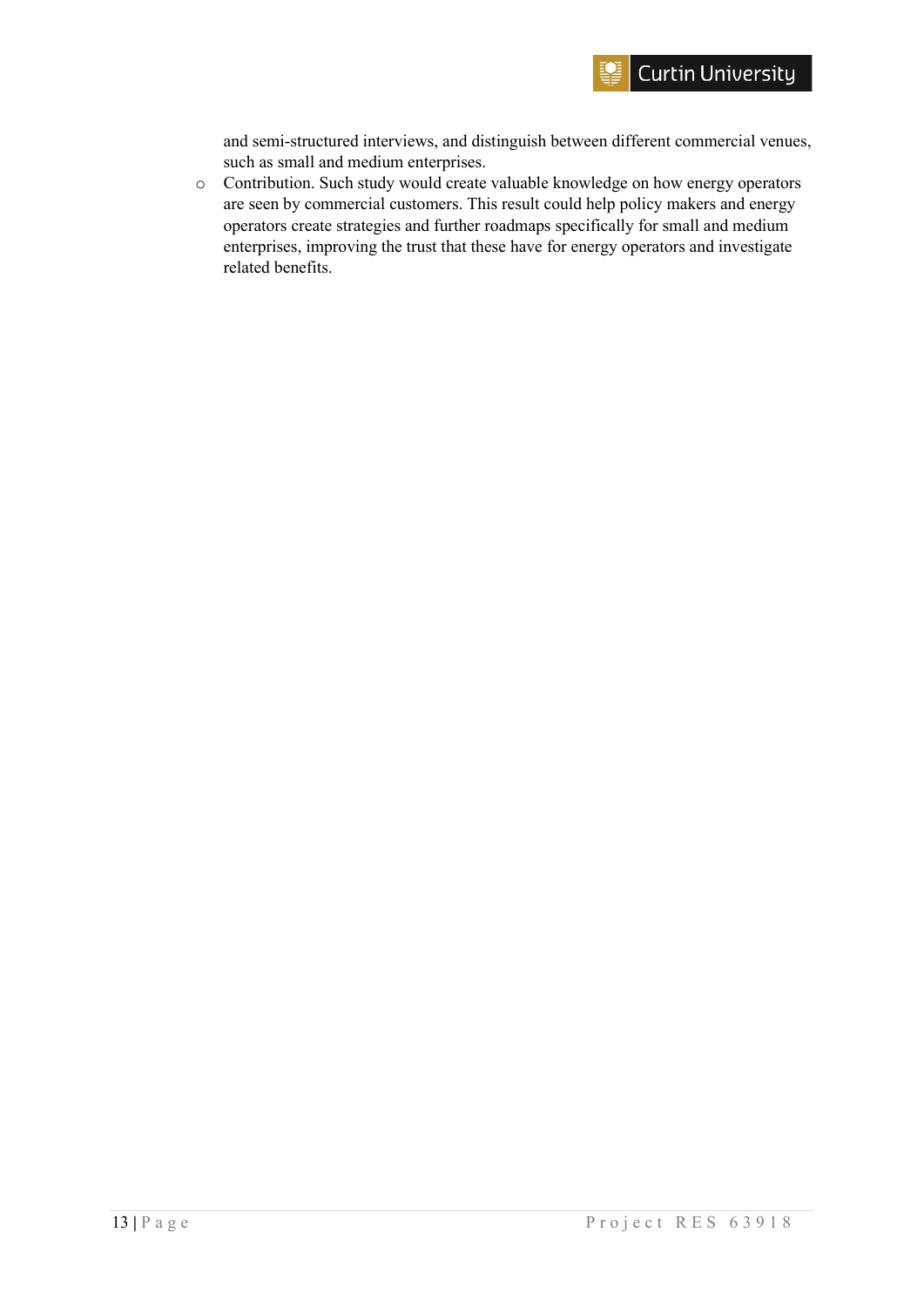#### <span id="page-13-0"></span>9. References

Bansal, S., Burden, K., & Swartout, B. (2020). Utilities Can Improve Customer Experience to Meet Growing Customer Expectations. *Climate and Energy*, *37*(3), 9–18. https://doi.org/10.1002/gas.22194

Breadsell, J. K., Byrne, J. J., & Morrison, G. M. (2019). Pre- and post-occupancy evaluation of resident motivations for and experiences of establishing a home in a low-carbon development. *Sustainability (Switzerland)*, *11*(14). https://doi.org/10.3390/su11143970

Breadsell, J. K., & Morrison, G. M. (2020). Changes to household practices pre- and post-occupancy in an Australian low-carbon development. *Sustainable Production and Consumption*, *22*, 147–161. https://doi.org/10.1016/j.spc.2020.03.001

Canfield, C., Bruine de Bruin, W., & Wong-Parodi, G. (2017). Perceptions of electricity-use communications: effects of information, format, and individual differences. *Journal of Risk Research*, *20*(9), 1132–1153. https://doi.org/10.1080/13669877.2015.1121909

Essential Research. (2020). *Energy Consumer Sentiment Survey December 2020* (Issue December). Energy Consumers Australia. https://energyconsumersaustralia.com.au/publications/energyconsumer-sentiment-survey-findings-december-2019

Finkel, A., Moses, K., Munro, C., Effeney, T., & O'Kane, M. (2017). Independent Review Into the Future Security of the National Energy Market: Blueprint for the Future. In *Journal of Chemical Information and Modeling*. Commonwealth of Australia.

Gamma, K. (2016). Behavioral and Attitudinal Customer Loyalty in the Power Sector An Explorative Investigation of the Effectiveness of Reward Programs. *Zeitschrift Für Energiewirtschaft*, 211–232. https://doi.org/10.1007/s12398-016-0186-3

Guo, R., Tao, L., Li, C. B., & Wang, T. (2017). A Path Analysis of Greenwashing in a Trust Crisis Among Chinese Energy Companies: The Role of Brand Legitimacy and Brand Loyalty. *Journal of Business Ethics*, *140*(3), 523–536. https://doi.org/10.1007/s10551-015-2672-7

Hansen, P., Morrison, G. M., Zaman, A., & Liu, X. (2020). Smart technology needs smarter management: Disentangling the dynamics of digitalism in the governance of shared solar energy in Australia. *Energy Research and Social Science*, *60*(May 2019), 101322. https://doi.org/10.1016/j.erss.2019.101322

Hartmann, P., & Apaolaza Ibáñez, V. (2007). Managing customer loyalty in liberalized residential energy markets: The impact of energy branding. *Energy Policy*, *35*(4), 2661–2672. https://doi.org/10.1016/j.enpol.2006.09.016

Heiskanen, E., & Matschoss, K. (2016). Consumers as innovators in the electricity sector? Consumer perceptions on smart grid services. *International Journal of Consumer Studies*, *40*(6), 665–674. https://doi.org/10.1111/ijcs.12280

Hurst, B., Johnston, K. A., & Lane, A. B. (2020). Engaging for a social licence to operate (SLO). *Public Relations Review*. https://doi.org/10.1016/j.pubrev.2020.101931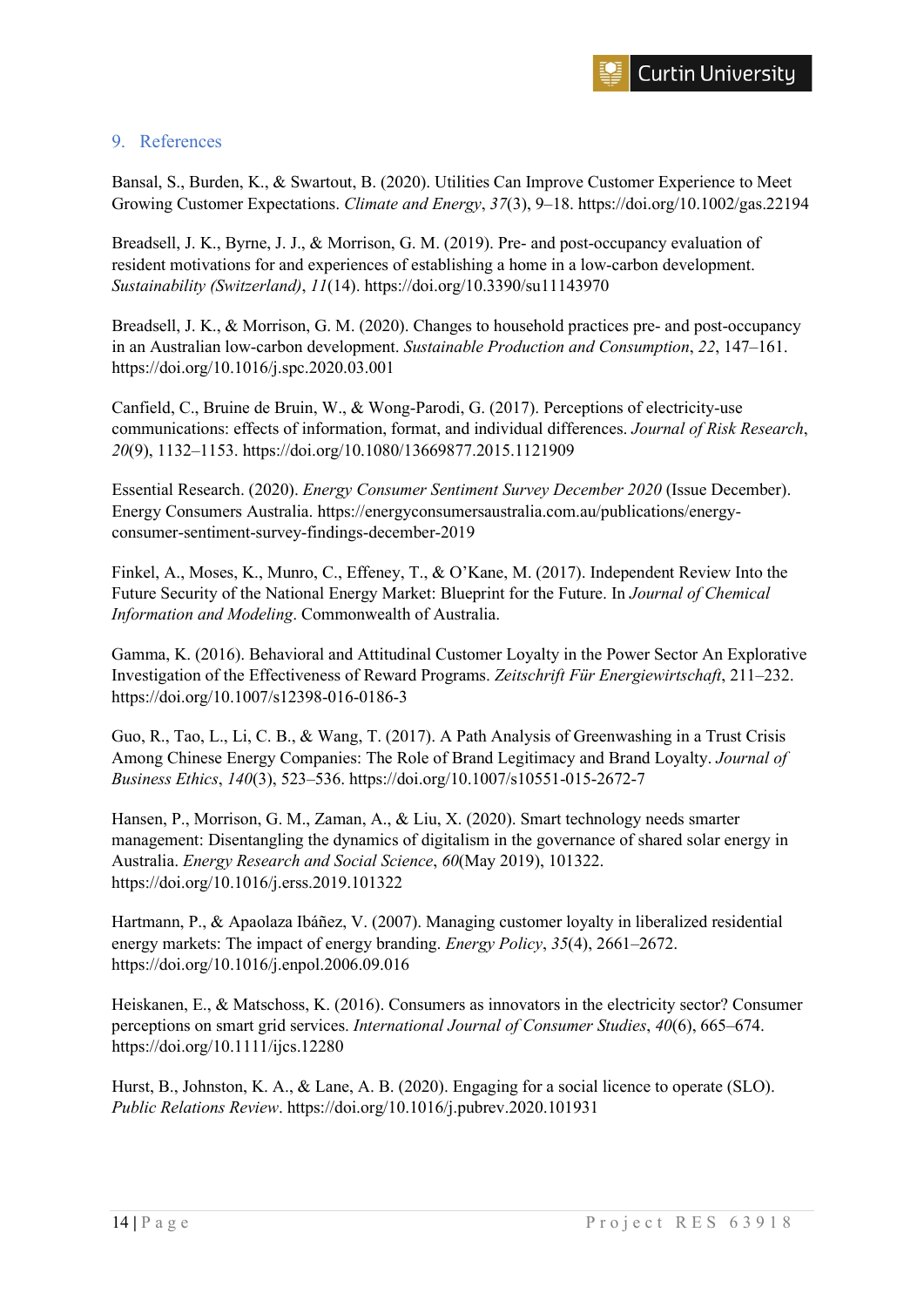Ibáñez, V. A., Hartmann, P., & Calvo, P. Z. (2006). Antecedents of customer loyalty in residential energy markets: Service quality, satisfaction, trust and switching costs. *Service Industries Journal*. https://doi.org/10.1080/02642060600850717

Jones, K. (2015). Trust: Philosophical Aspects. In *International Encyclopedia of the Social & Behavioral Sciences: Second Edition* (pp. 668–672). Elsevier Inc. https://doi.org/10.1016/B978-0-08- 097086-8.63088-X

Joshi, G. Y., Sheorey, P. A., & Gandhi, A. V. (2019). Analyzing the barriers to purchase intentions of energy efficient appliances from consumer perspective. *Benchmarking: An International Journal*, *26*(5), 1565–1580. https://doi.org/10.1108/BIJ-03-2018-0082

Krishnamurti, T., Schwartz, D., Davis, A., Fischhoff, B., de Bruin, W. B., Lave, L., & Wang, J. (2012). Preparing for smart grid technologies: A behavioral decision research approach to understanding consumer expectations about smart meters. *Energy Policy*, *41*, 790–797. https://doi.org/10.1016/j.enpol.2011.11.047

Loveday, J., Morrison, G. M., Hansen, P., Syed, M., Eggleston, J., & Breadsell, J. (2021). *Increasing the uptake of solar PV & Storage in Strata Residential Developments* . *January*, 0–87. https://arena.gov.au/assets/2021/01/increasing-the-uptake-of-solar-pv-and-battery-storage-in-strataresidential-developments.pdf

Lwin, M. O., Wirtz, J., & Stanaland, A. J. S. (2016). The privacy dyad: Antecedents of promotionand prevention-focused online privacy behaviors and the mediating role of trust and privacy concern. *Internet Research*, *26*(4), 919–941. https://doi.org/10.1108/IntR-05-2014-0134

Monroe, J. G., Hansen, P., Sorell, M., & Berglund, E. Z. (2020). Agent-Based Model of a Blockchain Enabled Peer-to-Peer Energy Market: Application for a Neighborhood Trial in Perth, Australia. *Smart Cities*, *3*(3), 1072–1099. https://doi.org/10.3390/smartcities3030053

Moyer, R. M., & Song, G. (2019). Cultural predispositions, specific affective feelings, and benefit– risk perceptions: explicating local policy elites' perceived utility of high voltage power line installations. *Journal of Risk Research*, *22*(4), 416–431. https://doi.org/10.1080/13669877.2017.1391317

Ndebele, T., Marsh, D., & Scarpa, R. (2019). Consumer switching in retail electricity markets: Is price all that matters? *Energy Economics*, *83*, 88–103. https://doi.org/10.1016/j.eneco.2019.06.012

New, P. (2017). *Hot showers, warm drinks and heating - let's talk about energy how consumers do | World Economic Forum*. World Economic Forum . https://www.weforum.org/agenda/2017/11/energy-personal-consumers/

Parrish, B., Heptonstall, P., Gross, R., & Sovacool, B. K. (2020). A systematic review of motivations, enablers and barriers for consumer engagement with residential demand response. *Energy Policy*, *138*, 111221. https://doi.org/10.1016/j.enpol.2019.111221

Pinar, H., Santos, R., Madrid, I., Velasco, C., Conde, J., Barrantes, M. E., Fernandez, J., & Roman, aCarolina. (2017). *Energy consumer trends*. https://e17r5k-datap1.s3-eu-west-1.amazonaws.com/evercorp/s3fs-

public/energy\_consumer\_trends.pdf?6Ev1DAmHE2q5ydKwDhnXvTsv89jeFbDk